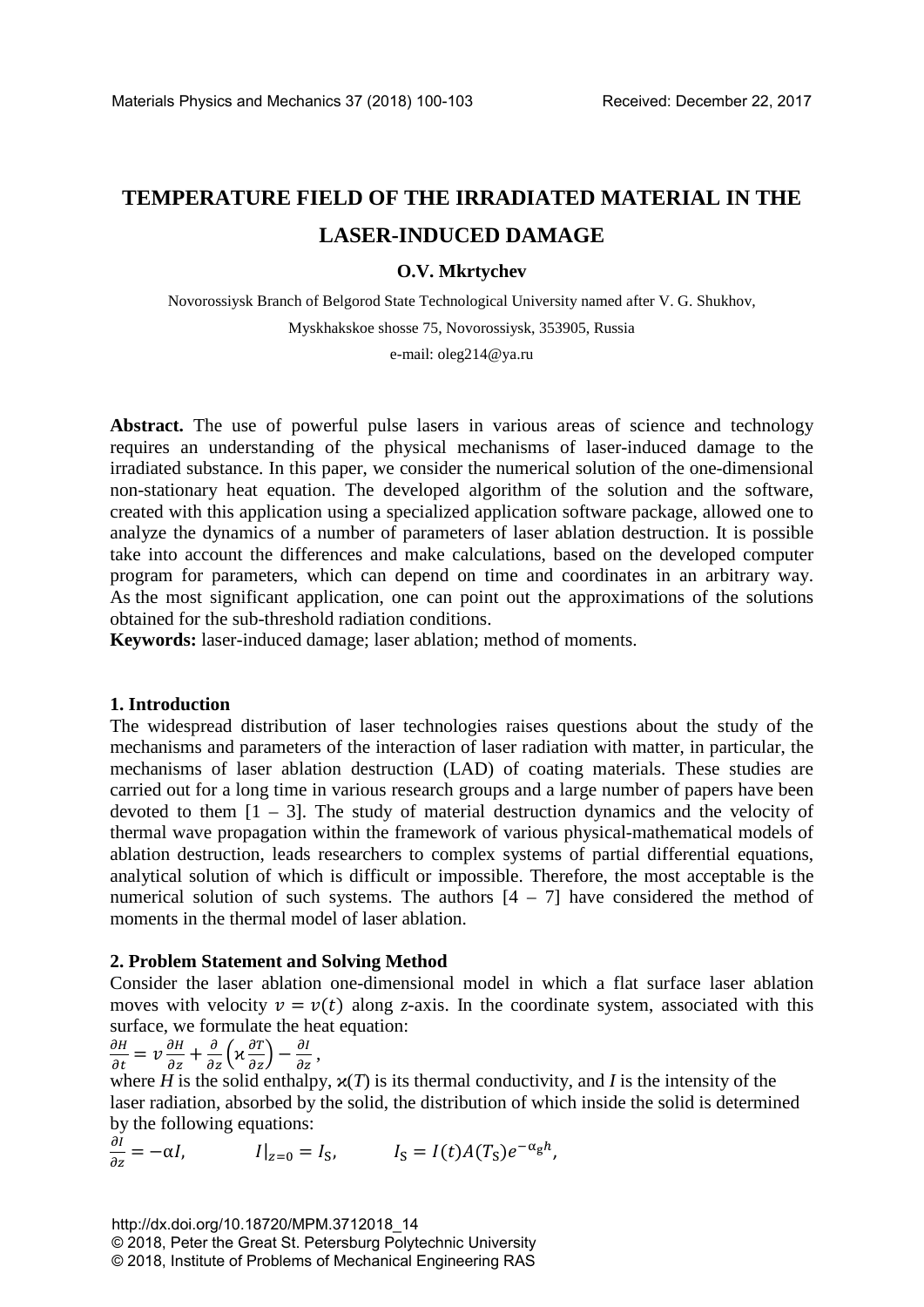where  $\alpha$  is the absorption coefficient, and  $I_S$  is the intensity of the absorbed laser radiation at *z*  $I = 0$ , which depends on the laser pulse form in time  $I = I(t)$ , the surface temperature  $T_S = T$  $(z = 0, t)$  and on the thickness of the layer of the removed substance:  $h(t) = \int_0^t v(t_1) dt_1$ , where  $A(T_S) = 1 - R(T_S)$  is the absorption, *R* is the reflection,  $\alpha_g$  is the absorption coefficient of the laser ablation products, normalized to the density *ρ* of the solid.

To solve this problem, we used the method of moments with a test function:

$$
H_p(z,t) = \frac{1}{1-\alpha l} \Big[ \Big( H_S - \frac{J_S l}{\chi_S} \Big) e^{-\alpha z} - \Big( \alpha l H_S - \frac{J_S l}{\chi_S} \Big) e^{-\frac{z}{l}} \Big].
$$

The test function satisfies the boundary conditions for  $z = 0$ ,  $z = \infty$  and ensures the fulfillment of the obvious condition  $H_p(z = 0, t) = H_S(t)$ .

To obtain the equations for  $T_S(t)$  and  $l(t)$ , the transformations, known from the method of moments, are performed. The system of equations for surface temperature and depth of heating was supplemented by an equation, describing the change in the thickness of the ablated layer:

$$
\frac{dh}{dt} = \nu = \nu_0 \exp\left(-\frac{T_a}{T_s}\right).
$$

This method reduces the problem to a system of differential equations for the functions  $T_S(t)$ ,  $l(t)$ ,  $h(t)$  and  $v(t)$ , which should be numerically integrated with the appropriate initial conditions. This approach is quite flexible and convenient for analyzing the experimental data than the direct numerical solution of the boundary value problem of heat conduction using the finite differences or the finite elements. Studies of different problems on laser ablation show that the method of moments makes it easy, taking into account the functional dependence of various parameters.

The shape of the laser pulse is modeled by the function  $(t) = I_0 \frac{t}{t_1} e^{-t/t_1}$ , where the radiation dose is related to the characteristic time  $t_1$  by using the formula of pulse energy:  $\Phi = I_0 t_1$ .

#### **3. Numerical Simulation and Results**

By applying the method of moments, we obtain a system of differential equations:

 $\overline{\mathcal{L}}$  $\left(m_{41}\dot{T}_{S} + m_{42}\dot{l} + m_{43}\dot{h} + m_{44}\dot{v}\right) = n_{4}$  $\overline{a}$  $\int m_{21} \dot{T}_{S} + m_{22} \dot{l} + m_{23} \dot{h} + m_{24} \dot{v} = n_{2}$  $\int m_{11} \dot{T}_S + m_{12} \dot{l} + m_{13} \dot{h} + m_{14} \dot{v} = n_1,$  $m_{31}\ddot{T}_S + m_{32}\dot{l} + m_{33}\dot{h} + m_{34}\dot{v} = n_3,$ 

where the coefficients  $m_{ij}$ ,  $n_i$  do not depend explicitly on  $\dot{T}_{\rm S}$ ,  $\dot{l}$ ,  $\dot{h}$ ,  $\dot{v}$ .

This system of equations was solved using numerical methods on a computer.

One of the solutions is shown in Fig. 1. The upper left part of this figure shows dependence of sample temperature on time  $T(t)$ , and the upper right part demonstrates the dependence of the characteristic length of the temperature field *l*(*t*) in the sample. In the lower row on the left, it is present the dependence of the depth of crater *h*(*t*), formed as a result of ablative destruction of the material, and at the right hand, the dependence of the velocity  $v(t)$ is depicted.

An important application of the obtained results is the approximations of the numerical solutions in some of the most interesting ranges of parameters of laser ablation. For example, under the sub-threshold approximation of laser ablation and assuming the constancy of the thermo-physical parameters  $\rho$ ,  $c$ ,  $\varkappa$  and  $A$ , when  $l \ll 1$  and  $T_a \gg T_s$ , we will have the system of equations: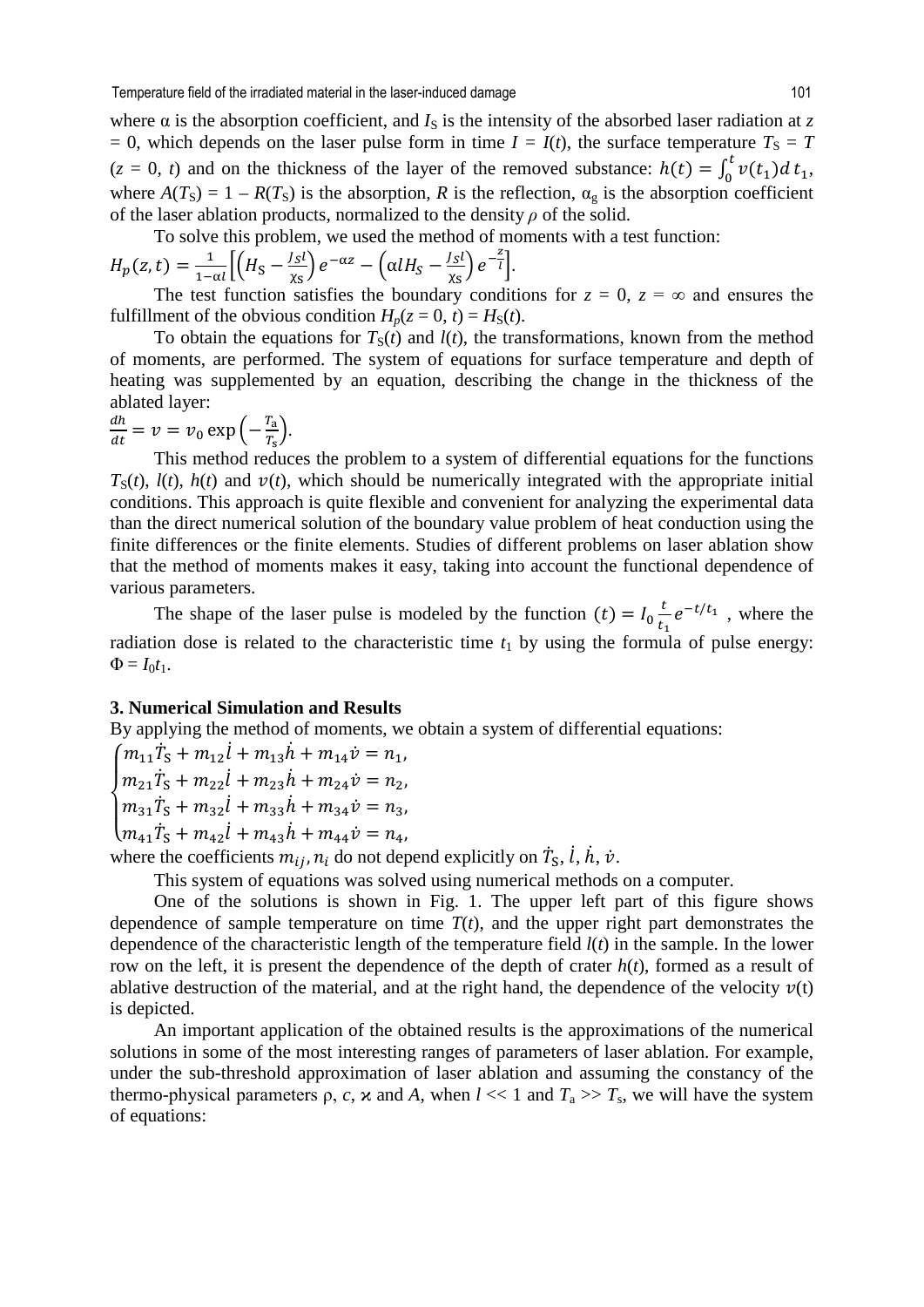



#### **4. Conclusion**

The computer simulation results were obtained for the thermal field distribution of the laser ablation of different nano-composites. This simulation was based on the thermal processes for which laws and methods of the heat conductivity theory were used. The method of moments has been chosen for solution of two differential equations system. The obtained numerical results are in good agreement with the experimental results of [4].

#### **References**

- [1] N.B. Volkov, A.E. Mayer, A.P. Yalovets // *Journal of Technical Physics* **73(3)** (2003) 1 (In Russian).
- [2] N.F. Morozov, Yu.K. Startsev, Yu.V. Sudienkov, A.A. Suslikov, G.A. Baranov, A.A. Belyaev // *Journal of Technical Physics* **76(7)** (2006) 53 (in Russian).